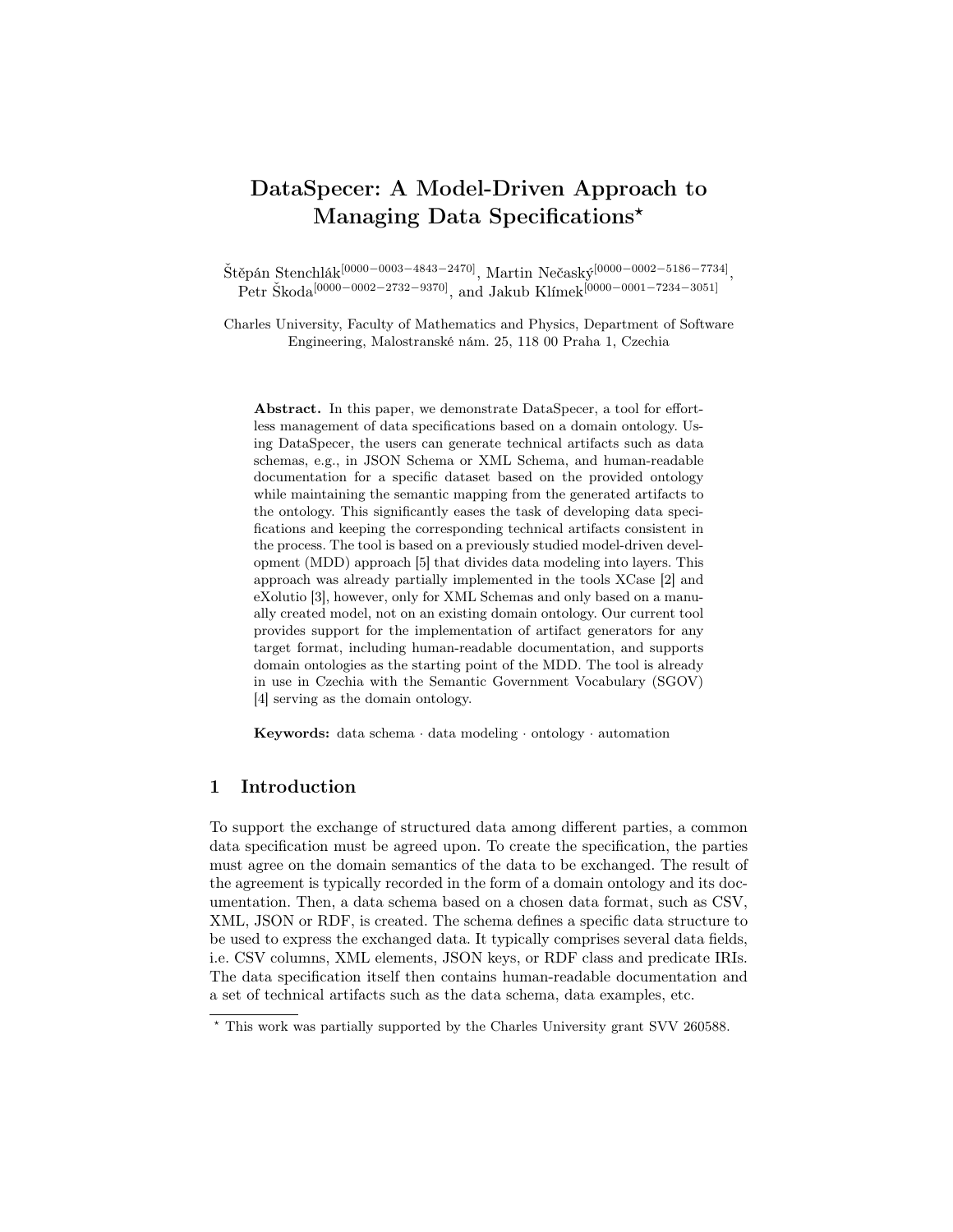#### 2 Š. Stenchlák et al.

Developing the technical artifacts can be a complex and error-prone task. This is further complicated as different versions of the artifacts must be maintained. Moreover, in complex data exchange environments, there are data providers and consumers with different needs and technical backgrounds. Agreeing on a single data format may be unnecessarily difficult, and the result is typically not comfortable for everyone. Therefore, it would be useful if multiple formats could be defined while the semantic consistency of their defining technical artifacts would be preserved. However, the more technical artifacts there are to be maintained, the bigger is the challenge to keep all of them consistent.

Consider as an example the exchange of open data about tourist destinations. The data can be published both by a small village trying to attract tourists to visit using only basic information about interesting places and by a large tourist agency managing detailed information about destinations in a whole country. On the other hand, there are also consumers with different needs. Advanced consumers require the RDF representation respecting the domain ontology. Application programmers expect data available in JSON or XML formats depending on their favorite data processing libraries. Data scientists or journalists use tools that usually support only tabular data expressed in CSV or JSON.

In this demonstration, we present DataSpecer, a tool that automates the design and maintenance of such a complex set of semantically related technical artifacts from a given domain ontology. We demonstrate how the tool can be used to define a specification of data formats for exchanging open data about tourist destinations. As the domain ontology, we use an existing ontology defined and used by the Ministry of the Interior of the Czech Republic (MinIntCZ) called Semantic Government Vocabulary (SGOV) [\[4\]](#page-4-3). We show how two data structures for publishing open data about tourist destinations can be created from the domain ontology in DataSpecer using a graphical user interface. We also show how data schemas and human-readable documentation defining different data formats for these two data structures can be generated automatically by technical artifact generators. The purpose of this demo is to demonstrate the overall approach to generating technical artifacts. Specific technical artifact generators are our work-in-progress. Currently, DataSpecer supports generators of XML and JSON schemas and their human-readable documentation.

## 2 DataSpecer

DataSpecer<sup>[1](#page-1-0)</sup> follows the model-driven development (MDD) approach. It considers models at three levels of MDD. The computation independent model (CIM) represents the domain semantics which is defined by a given domain ontology. The platform independent model (PIM) is a computational model which describes technical but platform independent details for expressing domain data. For example, it adds data types and technical labels to concepts from CIM. The platform specific model (PSM) specifies the details of how the data is expressed in various data formats and structures.

<span id="page-1-0"></span><sup>1</sup> <https://dataspecer.com/>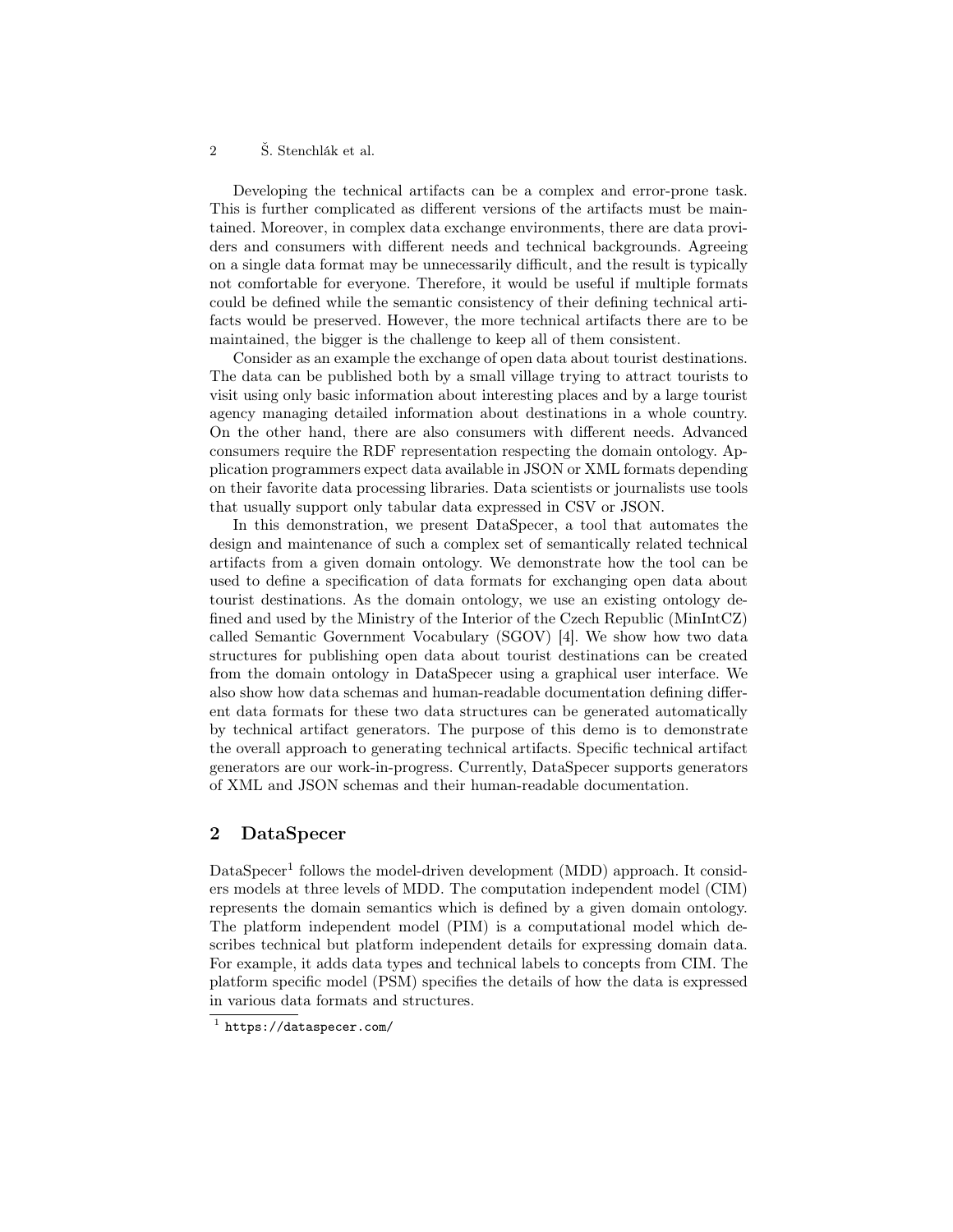At the CIM level, DataSpecer reads a given domain ontology on the input and extracts classes and properties. An ontology can be expressed in various ontology specification languages. The typical languages are RDF Schema or OWL. However, there are more options, such as SHACL or the Unified Foundational Ontology (UFO) [\[1\]](#page-4-4). There are also proprietary approaches used by Schema.org or Wikidata to express ontologies. DataSpecer is not restricted to a specific ontology language. For a given language, it needs a specific adapter. We currently support only ontologies based on UFO-A, a subset of UFO incorporating only endurants - objects and their ontology, applied by MinIntCZ in SGOV [\[4\]](#page-4-3) to design various government ontologies.

PIM is represented as a subset of CIM. It describes the semantics of a given data specification comprising one or more data structures. PSM is then represented by individual data structures designed in DataSpecer. To design a data specification comprising a set of data structures, a designer follows this typical workflow, which is also demonstrated in a video<sup>[2](#page-2-0)</sup>:

1. Data specification First, the designer initializes the data specification, which is a set of data structures to express the same data using different structures. In our demonstration, we aim at a sample data specification for publishing open data about tourist destinations.

<span id="page-2-1"></span>

Fig. 1: A data structure for Tourist destinations represented in DataSpecer and its JSON schema. Attributes are blue; edges are red.

2. Data structures The designer then creates one or more data structures in the data specification. A data structure is a rooted oriented tree that is agnostic to a specific serialization in a chosen syntax (see [Figure 1\)](#page-2-1). Its nodes represent classes from the domain ontology (CIM). Its edges represent properties from the ontology connecting the classes. The nodes specify individual data fields for representing data semantically described by the ontology. The edges represent how the data fields are nested in the data structure.

In our demonstration, the designer creates two data structures. The first one aims at publishing generic information about tourist destinations, such as their

<span id="page-2-0"></span> $^2$  https://youtu.be/1ZoM794\_uFk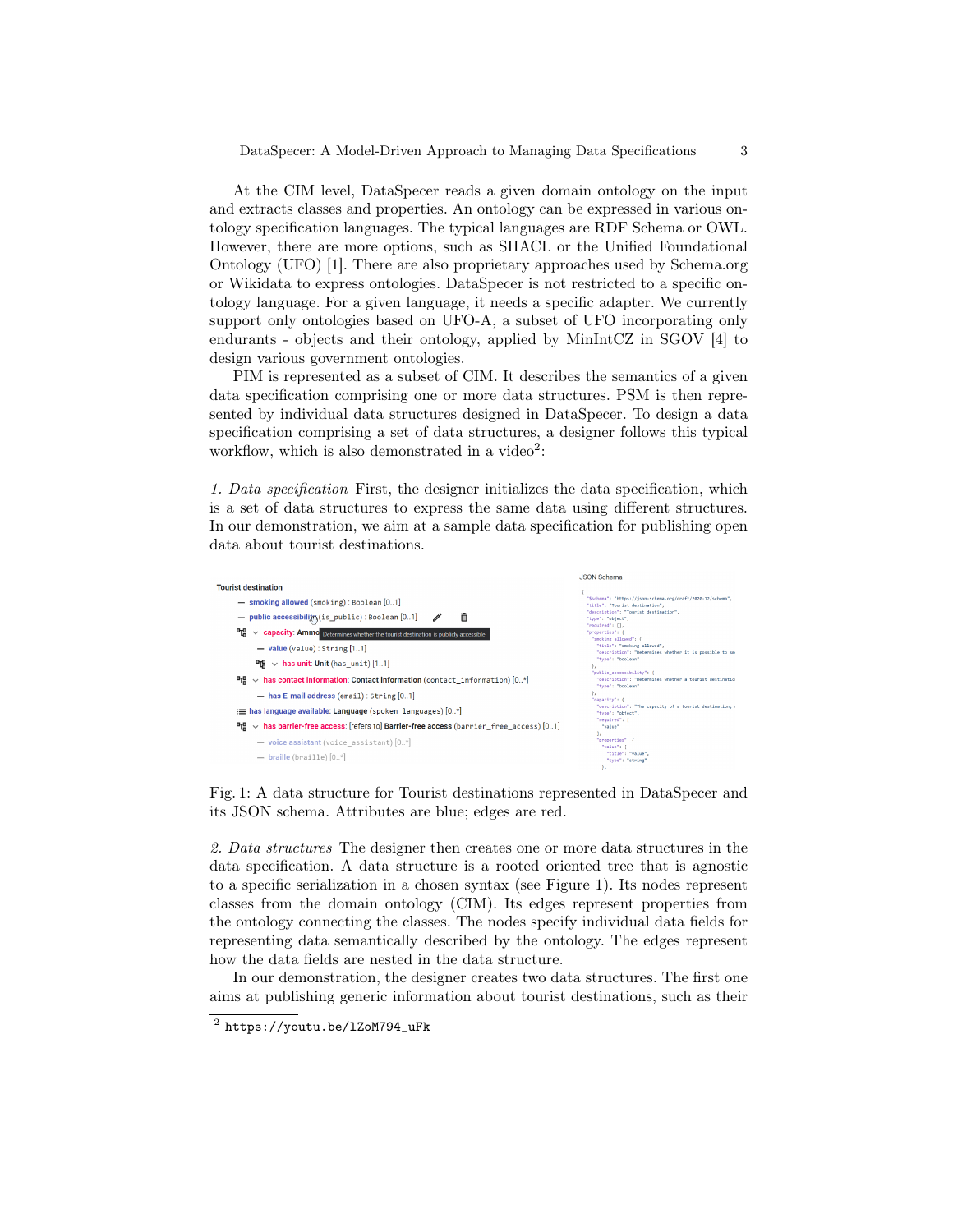#### 4 Š. Stenchlák et al.

titles and contact points. The other defines how information about the accessibility of tourist destinations shall be published. For a new empty data structure, the designer selects its root by selecting a class from the CIM, i.e., the class Tourist destination. For a non-empty data structure, the designer can choose an existing node mapped to an ontology class and define its content by choosing one or more properties related to the class from the ontology. The designer can also refine the resulting data structure by adding technical details such as technical labels to be used in the schemas, data types, etc. In the demonstration, we show how the designer selects *Tourist destination* as a root for both data structures and how different content for them can be derived from the CIM.

DataSpecer represents the data structure created by the designer as a PSM mapped to the PIM of the data specification. The tool maintains the PIM as a subset of the CIM automatically as the designer creates new nodes and edges in the PSM. We demonstrate these mappings from the data structures to the CIM by showing how chosen nodes and edges are mapped to the domain ontology.

3. Data schemas and their previews For each data structure, the designer can choose a data format in which the data structure shall be represented. DataSpecer currently supports XML and JSON. The data structure, together with the chosen generic format, defines a specific data format. In the demonstration, we will show how the designer can choose the data formats and how the corresponding data schemas can be generated not only when a data structure is finished but also during its creation as a live preview.

4. Technical artifacts generation Finally, the designer requests DataSpecer to generate technical artifacts for the specified data formats. DataSpecer executes the selected technical artifacts generators and bundles the result as a single archive which can be downloaded by the designer. Currently, DataSpecer con-tains generators for XML Schema, JSON Schema<sup>[3](#page-3-0)</sup>, and a human-readable doc-umentation in Bikeshed<sup>[4](#page-3-1)</sup>. In the demonstration, we will show how the designer can download the technical artifacts for both resulting specific data formats.

### 3 Current Usage and Future Work

DataSpecer has been applied by the MinIntCZ to design recommended JSON data structures for publishing open data. This included data specifications for tourist destinations, bulletin boards of local governments, etc. Another application in the context of MinIntCZ was to design XML data structures for sharing data among government information systems. We demonstrated the usage of DataSpecer on a set of information systems in the field of road traffic and personal transport. While the first application produces only JSON structures and the second only XML structures, both rely on SGOV as the common ontology.

<span id="page-3-0"></span> $^3$  <https://json-schema.org/>

<span id="page-3-1"></span> $^4$  <https://tabatkins.github.io/bikeshed/>